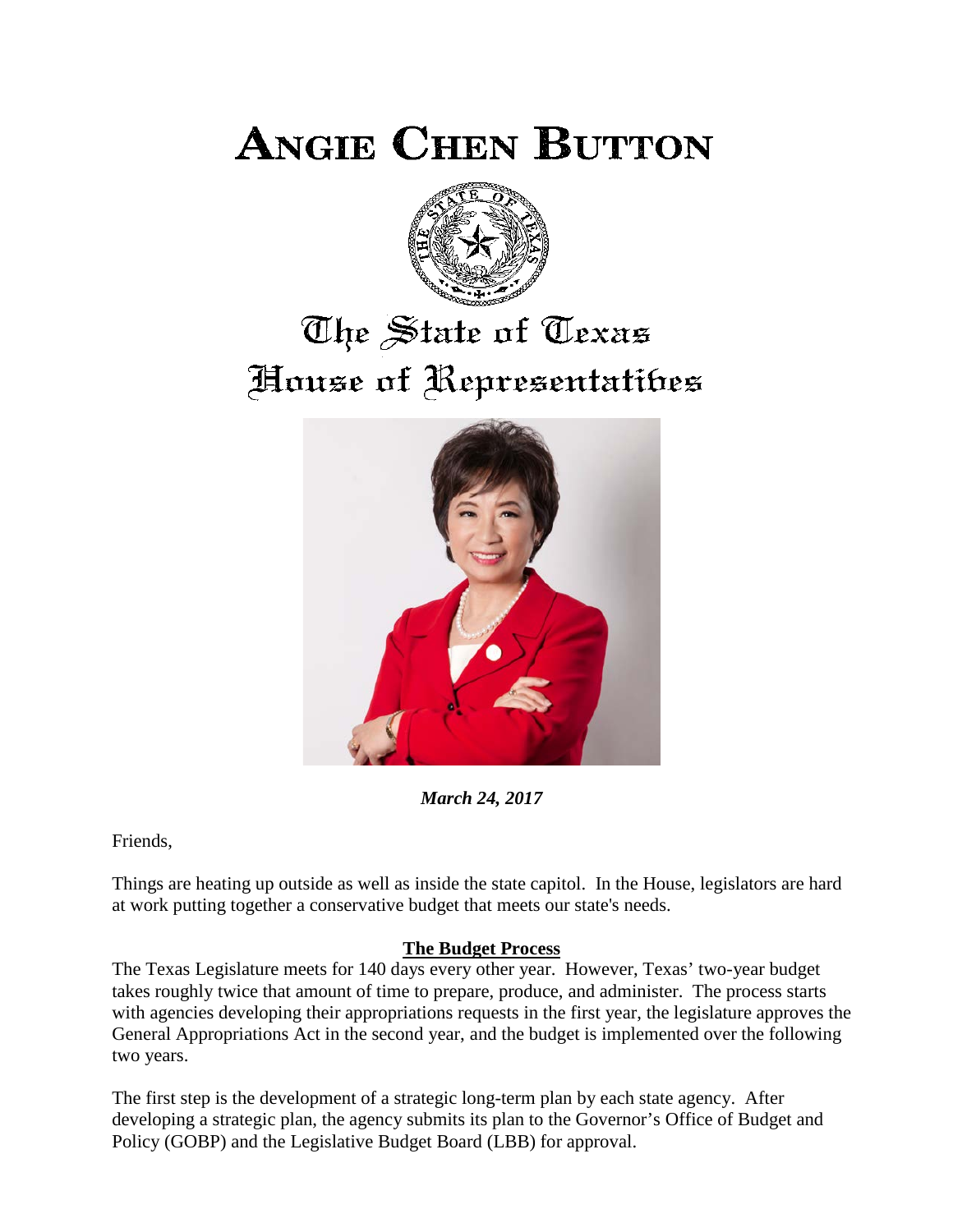In the spring or early summer preceding the legislative session, the LBB sends out Legislative Appropriations Request (LAR) instructions. These instructions are used by agencies to develop their budget requests. During the following months, the LBB and GOBP hold hearings with each agency concerning the agency's strategic plan and LAR.

These LARs form the basis for the appropriations bill prepared by the LBB. During the fall prior to the legislative session, LBB staff prepares the general appropriations bill draft. This proposed appropriations bill contains performance measures, the maximum number of full-time equivalent (FTE) positions allowed per agency, capital budget information, specific instructions and contingencies on certain expenditures (called riders), the amount of funding recommended by the LBB, and the method of financing for each agency's appropriation.

Next, the appropriations bill is filed in both chambers of the legislature, allowing each chamber to work on the bill at the same time but independently. Traditionally, the final bill sent to the governor alternates between a Senate bill one session and a House bill the next. This session it will be a Senate bill. The comptroller provides a biennial revenue estimate (BRE) at the beginning of each regular session which is used by the legislature to ensure that appropriations will not exceed the anticipated revenue. During the first part of the session, the Senate Committee on Finance and the House Committee on Appropriations receive testimony on the budget from state agencies and institutions of higher education. Each committee makes changes to the budget document. After the bill passes out of the respective committees in each chamber, it goes to the House and Senate floor for a vote. The bill is then referred to a conference committee, composed of members of both chambers, to resolve differences between the Senate and House versions of the bill.

After the conference committee has reconciled the differences and has agreed to an appropriations bill, the bill is sent back to both chambers for a vote on final passage. If both chambers pass the appropriations bill, it is sent to the comptroller for certification. The Texas Constitution requires the comptroller to certify whether there will be sufficient revenue to cover the appropriations made by the legislature.

After the appropriations bill is certified by the comptroller, it is sent to the governor for his or her signature.

## **Higher Education**

This week in the Higher Education Committee, we heard bills addressing sexual assault on college campuses. Currently, universities provide informational briefings for incoming freshmen on the dangers of sexual assault. HB 16 by Chairman J. M. Lozano would add dating violence and stalking to those briefings as well as an online reporting system to make sure students feel safe when reporting these crimes. HB 1096 by Terry Canales would also create a comprehensive prevention and outreach program, but would withdraw state funding should a university fail to comply. Lastly, HB 355 by John Raney would not allow registered sex offenders to reside on campus of a public or private university.

We heard emotional testimony regarding these bills. The bills were left pending in committee allowing authors to work with opposition and improve the legislation prior to being voted out.